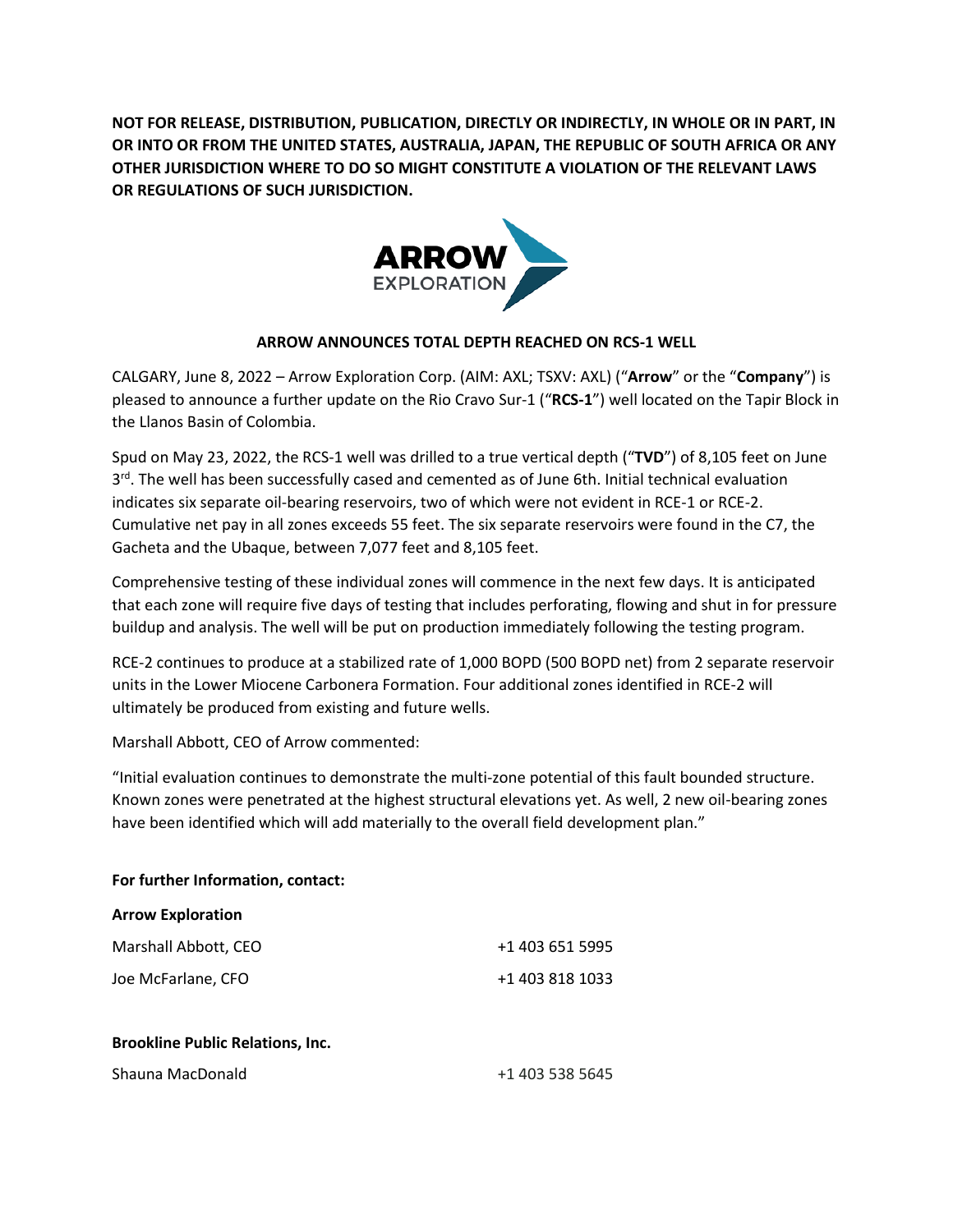| <b>Canaccord Genuity (Nominated Advisor and</b><br>Joint Broker) |                      |
|------------------------------------------------------------------|----------------------|
| Henry Fitzgerald-O'Connor                                        | +44 (0)20 7523 8000  |
| James Asensio                                                    |                      |
| <b>Gordon Hamilton</b>                                           |                      |
|                                                                  |                      |
| <b>Auctus Advisors (Joint Broker)</b>                            |                      |
| Jonathan Wright (Corporate)                                      | +44 (0) 7711 627449  |
| Rupert Holdsworth Hunt (Broking)                                 |                      |
|                                                                  |                      |
| <b>Camarco (Financial PR)</b>                                    |                      |
| James Crothers                                                   | +44 (0) 20 3781 8331 |
| Rebecca Waterworth                                               |                      |
| <b>Billy Clegg</b>                                               |                      |

## **About Arrow Exploration Corp.**

Arrow Exploration Corp. (operating in Colombia via a branch of its 100% owned subsidiary Carrao Energy S.A.) is a publicly traded company with a portfolio of premier Colombian oil assets that are underexploited, under-explored and offer high potential growth. The Company's business plan is to expand oil production from some of Colombia's most active basins, including the Llanos, Middle Magdalena Valley (MMV) and Putumayo Basin. The asset base is predominantly operated with high working interests, and the Brent-linked light oil pricing exposure combines with low royalties to yield attractive potential operating margins. Arrow's 50% interest in the Tapir Block is contingent on the assignment by Ecopetrol SA of such interest to Arrow. Arrow's seasoned team is led by a hands-on executive team supported by an experienced board. Arrow is listed on the AIM market of the London Stock Exchange and on TSX Venture Exchange under the symbol "AXL".

## **Forward-looking Statements**

This news release contains certain statements or disclosures relating to Arrow that are based on the expectations of its management as well as assumptions made by and information currently available to Arrow which may constitute forward-looking statements or information ("forward-looking statements") under applicable securities laws. All such statements and disclosures, other than those of historical fact, which address activities, events, outcomes, results or developments that Arrow anticipates or expects may, could or will occur in the future (in whole or in part) should be considered forward-looking statements. In some cases, forward-looking statements can be identified by the use of the words "continue", "expect", "opportunity", "plan", "potential" and "will" and similar expressions. The forwardlooking statements contained in this news release reflect several material factors and expectations and assumptions of Arrow, including without limitation, Arrow's evaluation of the impacts of COVID-19, the